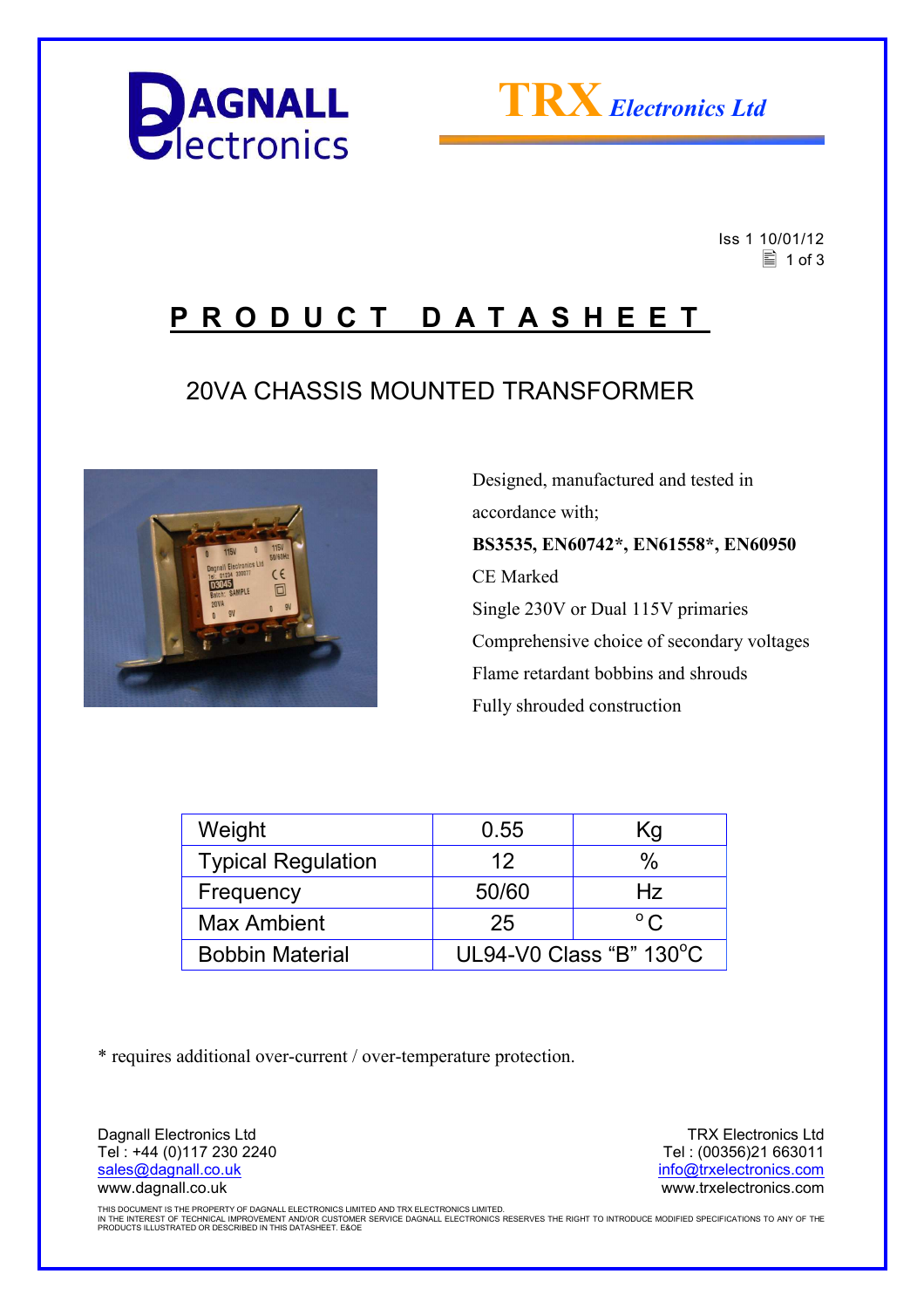



Please see sheet 2 for part numbers.

Iss 1 10/01/12  $\boxed{2}$  of 3

#### Part Numbers

| Part No | Primary  | Secondary  | Recommended<br><b>Secondary Fuse</b> |
|---------|----------|------------|--------------------------------------|
| D3040   | 230V     | $6+6V$     | 2AT                                  |
| D3041   | 230V     | $9+9V$     | 1AT                                  |
| D3042   | 230V     | $12+12V$   | 1AT                                  |
| D3043   | 230V     | $15 + 15V$ | 0.8AT                                |
|         |          |            |                                      |
| D3044   | 115+115V | $6+6V$     | 2AT                                  |
| D3045   | 115+115V | $9+9V$     | 1AT                                  |
| D3046   | 115+115V | $12 + 12V$ | 1AT                                  |
| D3047   | 115+115V | $15+15V$   | 0.8AT                                |

Please see sheets 3 for dimensions and pin outs.

Dagnall Electronics Ltd Tel : +44 (0)117 230 2240 sales@dagnall.co.uk www.dagnall.co.uk

TRX Electronics Ltd Tel : (00356)21 663011 info@trxelectronics.com www.trxelectronics.com

THIS DOCUMENT IS THE PROPERTY OF DAGNALL ELECTRONICS LIMITED AND TRX ELECTRONICS LIMITED.<br>IN THE INTEREST OF TECHNICAL IMPROVEMENT AND/OR CUSTOMER SERVICE DAGNALL ELECTRONICS RESERVES THE RIGHT TO INTRODUCE MODIFIED SPECIF